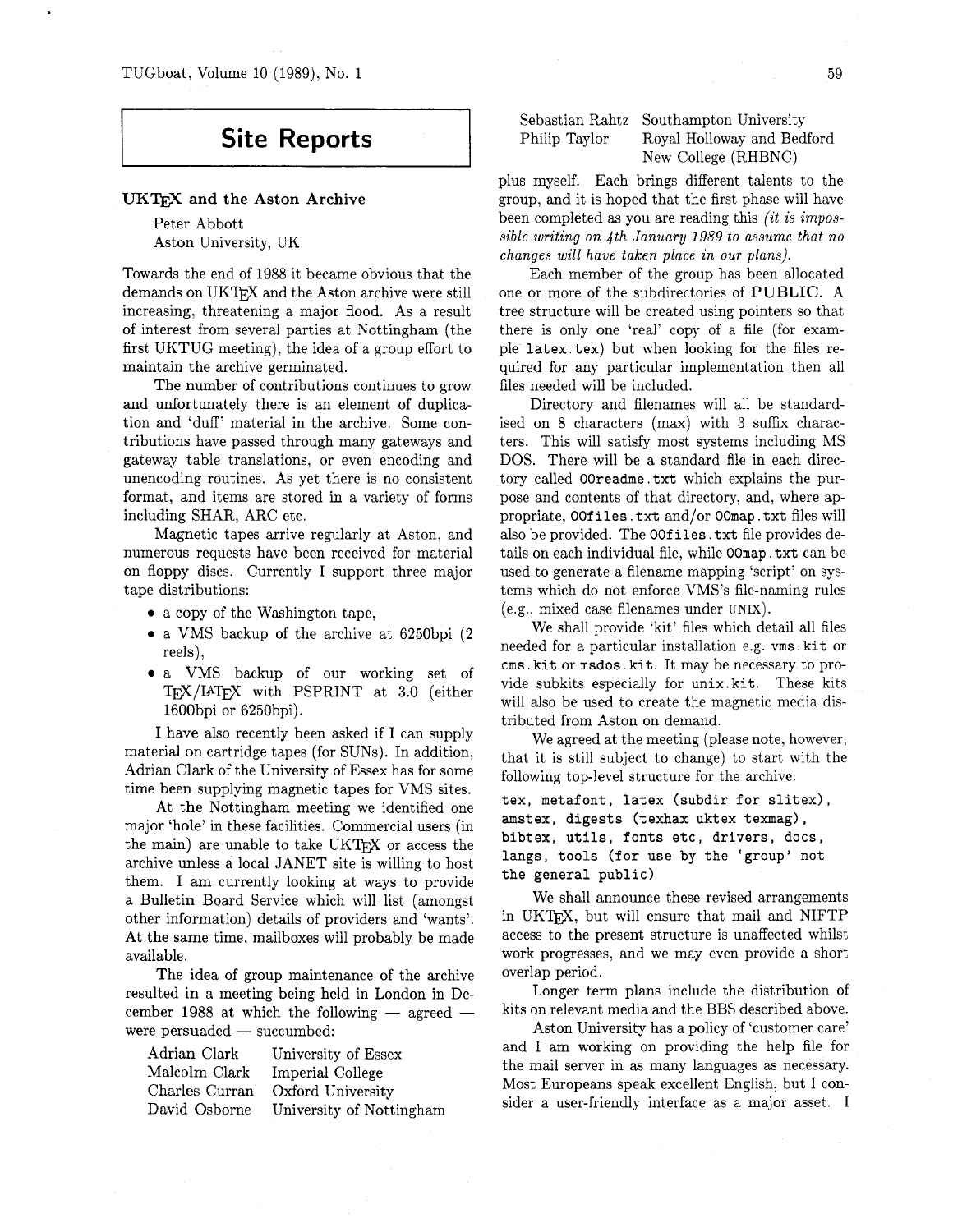already have translators for Danish, Italian, Spanish, Swedish and other languages.

My thanks are due to the many providers of material, in particular Michael DeCorte from Clarkson, Jon Radel (DECUS tapes) and many others too numerous to name. I must however mention the other members of the group who give so freely of their time and expertise. Without them the archive could fossilise and maybe even die.

#### **Data General site report**

--

Bart Childs

The distribution continues to be stable. We have improved the robustness of the previewer for alphanumeric terminals and are in the process of adding Stephan von Bechtolsheim's PostScript driver.

I hope the note on "Portable Graphics Inclusion" that appears elsewhere is seriously considered by all. I feel that it does offer a reasonable plan for portable inclusion of graphics and merging of **dvi**  files.

#### **UnixTEX** Site Report

#### Pierre A. MacKay

T<sub>F</sub>X and METAFONT came into the New Year in updated versions. T $\cancel{FX}$  is now supplied as version **2.95** and METAFONT as version 1.7. There is also a new version **(2.9)** of **tangle.** None of these changes need worry you very much, since the basic functionality of the programs is more or less unaltered. The change to **tangle** allows a reference to numeric macros before they are defined, which is a bit more permissive than the old version, and the other changes have to do with the behavior of the programs when they terminate abnormally. The changes to TFX and METAFONT had already been made in versions **2.94** and 1.6 respectively, but certain features of those versions interacted badly with some operating systems. One useful Unix feature is gone from the new version (unless we sneak it back in through a change file); you can no longer exit with a **-D** key-in.

Chris Torek looked over my version of a Bourne shell script for running TEX, IATEX, and SliTEX, and sent a vastly improved version which runs as follows:

**case "\$0" in** 

**\*/texltex) me=tex; fmt=plain;;** 

- **\*/latexllatex) me=latex; fmt=lplain;;**
- **\*/slitexlslitex) me=slitex; fmt=splain;;**
- \*) **echo "don't know how to be** \$0" \

**1>&2; exit 1;;** 

**esac** 

# **verify I or 2 arguments** 

**case** \$# **in** 

**112)** ;;

\*) **echo "usage: \$me foo[.tex [my[.fmt]l"** \ **l>&2; exit 1;;** 

**esac** 

**virtex "&"\${2-\$fmt) \${1+"\$1")** 

There are no major changes in **web2c** which will probably be at about version 2.26 by the time this report is printed. As each new variety of Unix operating system works up to a successful compilation, small improvements emerge which make the system yet more general. The list of successful machines is by now too large to maintain accurately. In December, I had the opportunity of trying out a compilation on a NeXT system. As might be expected from what is essentially a BSD4.3 kernel, compilation was a complete success, using a recent version of the GNU gcc compiler. The loader had trouble with the **-s** option but that is a known bug and will soon be fixed. We intend to provide copies of the distribution on 256Kbyte laser disks in the very near future. Any help with previewers and METAFONT display routines will be very much appreciated.

There is even more interesting news about fonts. Several years ago, through the courtesy of the American Mathematical Society, it became possible to offer compiled versions of the Euler fonts (fraktur, script, etc.) which were developed by Hermann Zapf, with the support of the AMS. These compilations were of mixed quality, because some defects still remained in the METRFONT programs, and some styles would not compile at all in the smaller design-sizes. Donald Knuth has reviewed the entire set, and remapped them into a slightly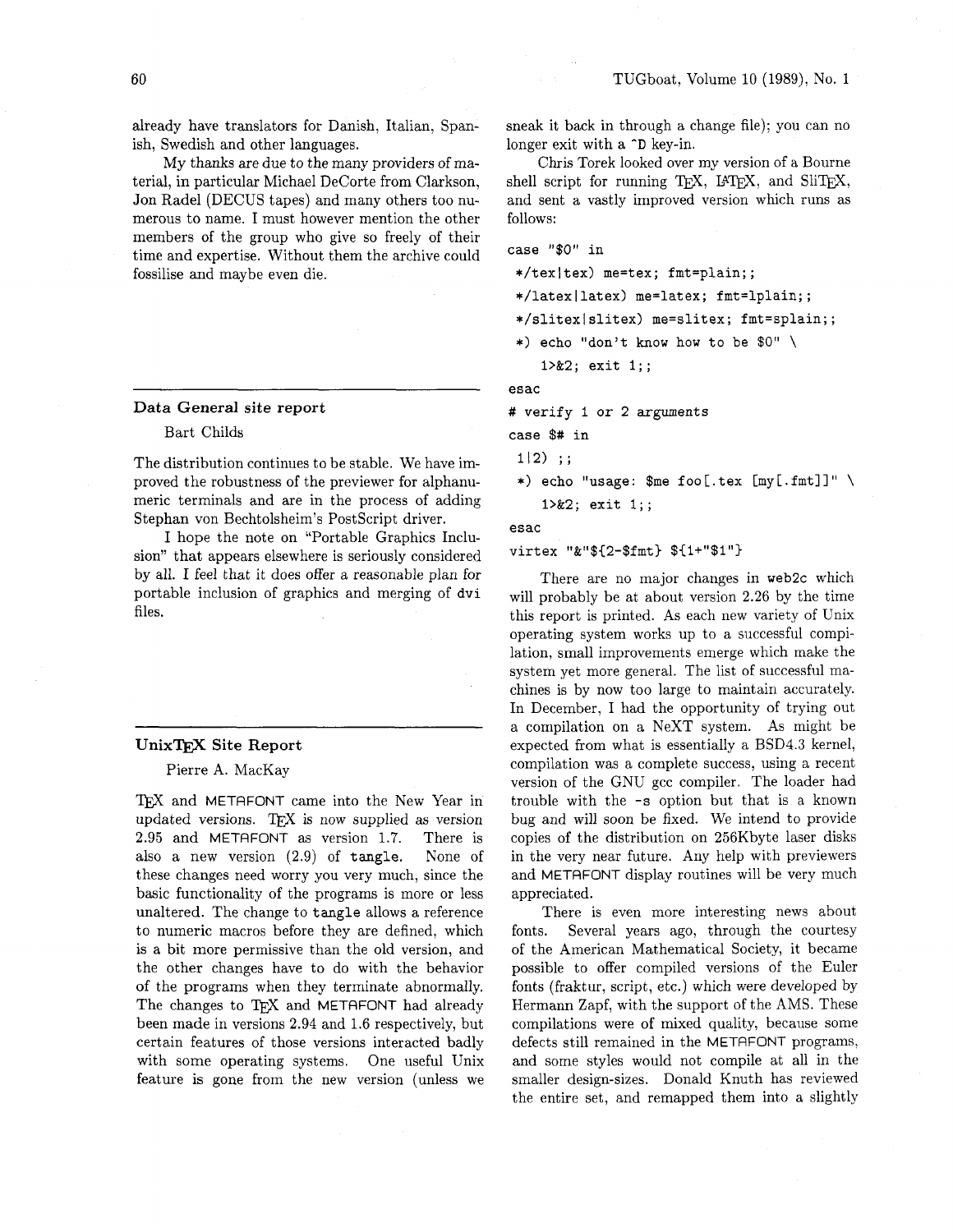different arrangement. There is now a full range in lOpt, 7pt, and 5pt sizes available as a regular part of the distribution, made up at true size, and magsteps 0, 0.5, and 1. These compiled fonts are made available by the AMS for non-profit scholarly use. A site which wishes to use them in other ways, or which needs, for some reason, to produce different compilations, should get in touch with the AMS and arrange to acquire the eu\* .mf files under license.

A completely new font family is the "concrete fonts" which are discussed elsewhere in this issue. The cc\* . mf files for these are part of the distribution, but are not intended to serve merely as another canonical font family. They are offered as a lesson in how to use METAFONT to its full effectiveness, by creating one-off fonts that may be especially appropriate only for a specific publication. It is this capacity that distinguishes a font-design tool such as METAFONT from a system for font expression, such as PostScript. We welcome other similar experiments, which we will make part of a special directory known simply as metafonts.

In addition to the "concrete" fonts, the metafonts directory will include the *Pandora* family, designed by Neenie Billawalla. We have eagerly awaited the release of this new set of fonts, which was developed independently from, and on somewhat different principles from Computer Modern. This is an original creation, and shows what a professional designer can do with METAFONT. As with any genuinely new font design it has taken several years of work to bring it to its present shape. I would urge those who make use of this font to include in their publications some acknowledgement of Neenie Billawalla's generosity in making it available for free non-profit and educational use.

An anomaly in the chardx values of some characters in Computer Modern was discovered during 1988, and the relevant Computer Modern METRFONT files have been corrected. A complete recompilation of all the plain. tex, lfonts. tex, sfonts. tex, and some others was done in December, 1988, and reflects all the improvements described in cm85 .bug. These fonts are stil! offered in 118dpi, 200-240dpi, and two 300dpi resolutions. I should like to hear from readers whether the 200- 240dpi versions are still really useful. I have not seen an advertisement for a 240dpi laser printer in some time, and I do not have any sense of how many sites still use the 200dpi Versatec for output. The 300dpi fonts come in CanonCX mode for generic write-black print engines, and in RicohFourZeroEightZero mode for generic write-black print-engines. Notice the change in the naming convention for the Ricoh engine. We are going to need quite a few new mode-defs as new varieties of print-engine become available, and the suggestion that was made a while back (I forget where) that the names be reasonably consistent, with all numeric digits spelled out, seems a very good one. LN03 fonts, for example (if that really is a print-engine), might be addressed with a mode-def named LNZeroThree.

There are no major additions to the babel foreign language directory, but some important new sets of hyphenation patterns are in the works for Dutch and Russian. Work is also well advanced on the creation of a Cyrillic font in new METAFONT coding, which will be made available both in the old AMS mapping, and in a new mapping more compatible with the Russian hyphenation system.

The various systems of support software collected under TeXcontrib continue to grow. There is a new version of TiB, a bibliographic preprocessor which is ultimately based on the Unix refer bibliographic system. Wolfgang Appelt's knit and twist (see *TUGboat* 7:1, pp 20-21) is included, under his collective name for it, "patchwork". Joachim Schrod's wide-ranging adaptation of WEB appears as literate-macros. There is always room for more.

All the DVI interpreter software has now been moved to a directory named DVIware. The old, familiar ctex (Chris Torek's collection of DVI interpreter programs), is now to be found as umd-dvi. This renaming was undertaken to avoid confusion with the ctex directory used by web2c. Several interpreters besides the ones under umd-dvi now use the system of distributed directories for font access that first appeared with those programs. The file SUBDIRmakef ile will copy all the fonts supplied with the distribution into such an arrangement.

Recent correspondence with R. M. Damerell leads me to hope also that by the time this report is printed there will be a working version of crudetype which will be particularly useful as a previewer for proof correction on old-fashioned alphanumeric terminals.